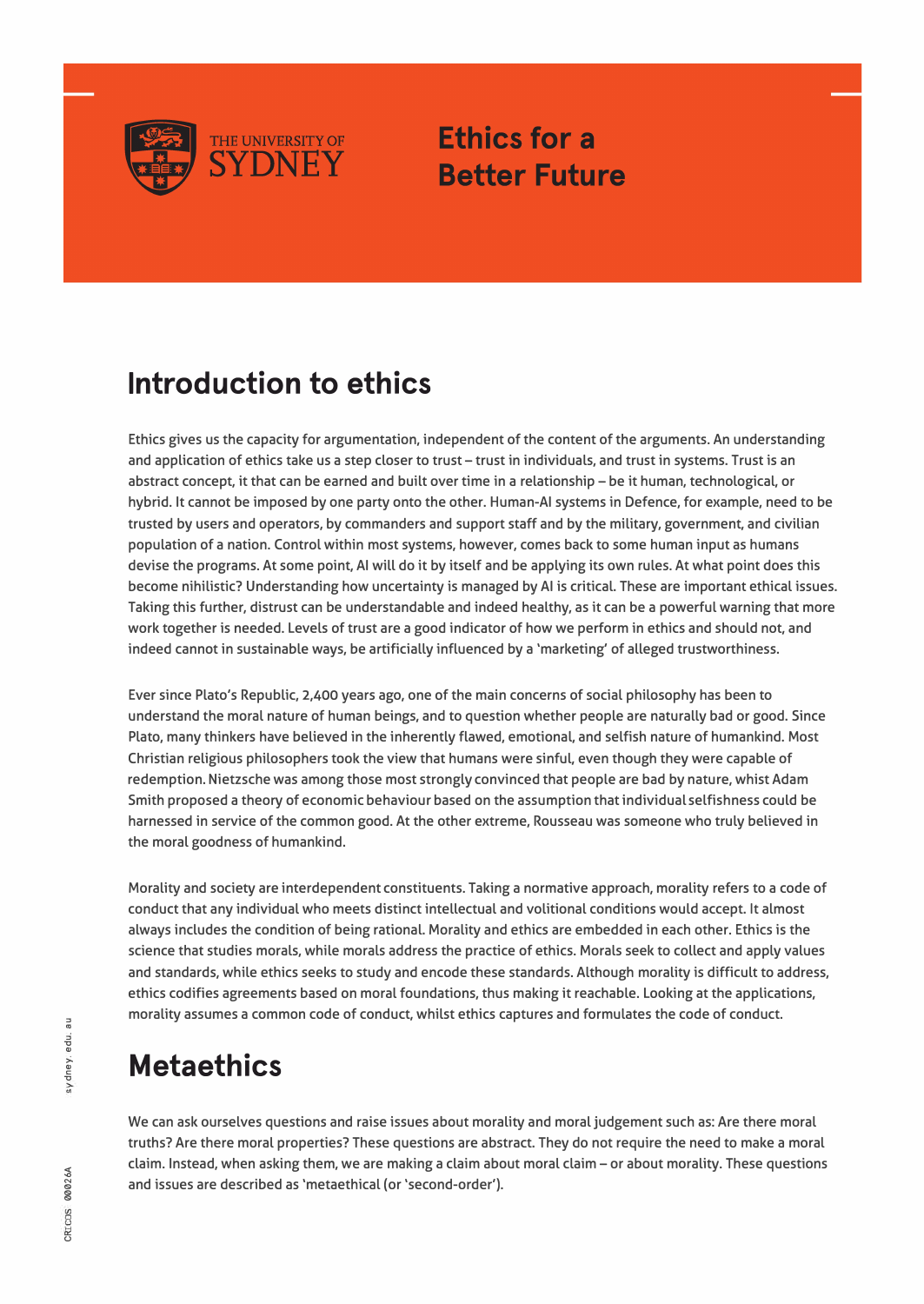In the context of the course, it is important to understand what metaethics are without necessarily entering this realm of social philosophy, which can be studied at a later stage. Decision- makers would benefit from learning about metaethics when thinking of complex problems.

## Normative ethics

**Thissection isessential to anyone who wantsto learn about ethics.**

Questions and issues in this category are general moral issues. What kind of actions are right or wrong? What kind of person should I be? What are moral virtues? What, broadly-speaking, has moral value? What does justice need? How should I live my life? By answering these questions, we are making a moral claim, or we are making a claim that has moral implications. The aim of **normative moral theory** is to help us to find answers to the broad moral questions that fall in this category. This category is called "first-order".

**Moral principlesand moral judgements**are decided and made by everyone often, consciously, or not, about a broad range of issues. Moral principles are abstract philosophical propositions that define the characteristics upon which an action is deemed to be moral, immoral, or amoral. If we apply the principle of **deontology**, the moral status of an action becomes independent of whether it is consistent with moral norms. The validity of these norms is context-independent and always applies regardless of the circumstances. In contrast, the opposite principle of **utilitarianism** tells that the morality of an action is dependent on its outcome, with an emphasis on the overall well-being resulting from the action. According to the utilitarianism principle, the context around the action is critical as the degree of well-being may depend on the relationship between the action and the context. To summarise, deontology emphasises the context-independent norm, while utilitarianism emphasises the significance of the situation.

These two moral principles often suggest the same conclusion about the moral status of an action (for example, harming a person is immoral because it violates the moral norm that prohibits inflicting harm on another person, as it may reduce well-being). However, the two principles may lead to conflicting outcomes when the action violates a moral norm but increases overall well-being. According to utilitarian principle, harming a person is morally acceptable if it protects the lives of many others. By deontological standards, it is not.

An issue that was first the subject of moral judgement may evolve to become a **moral conviction** (when polarisation or stigmatisation are involved, for example). A moral conviction lies in an individual's subjective metacognitive belief that a particular attitude or value is intrinsic to his or her fundamental sense of rightness or wrongness.

**Responding to moral dilemmas**will often introduce ambiguities. How to balance the rights of the individual versus the greater good is a perennial question. Can we ignore a person's rights to increase the overall well-being of a larger number of people? The debatable nature of this issue is reflected in many contemporary examples, including debates about whether it is legitimate to cause harm to protect societies against threats.

# Applied ethics

The application of moral principles to real life is conducted through applied ethics, which is an area of moral philosophy concerned with concrete moral issues - for example: abortion, capital punishment, drug use... It asks questions about right and wrong. Can war be just? Is euthanasia ever justifiable? These questions may appear distant from concrete issues of everyday significance, but anyone who tries to reflect on a practical problem must be able to apply ethical lenses to understand the questions asked.

Returning to new technologies, the environments in which they are located are institutionally complex and very dynamic. Applied ethics helps people to think about appropriate regulations and governance that can be applied while taking into consideration spaces of deep uncertainty and unpredictability.